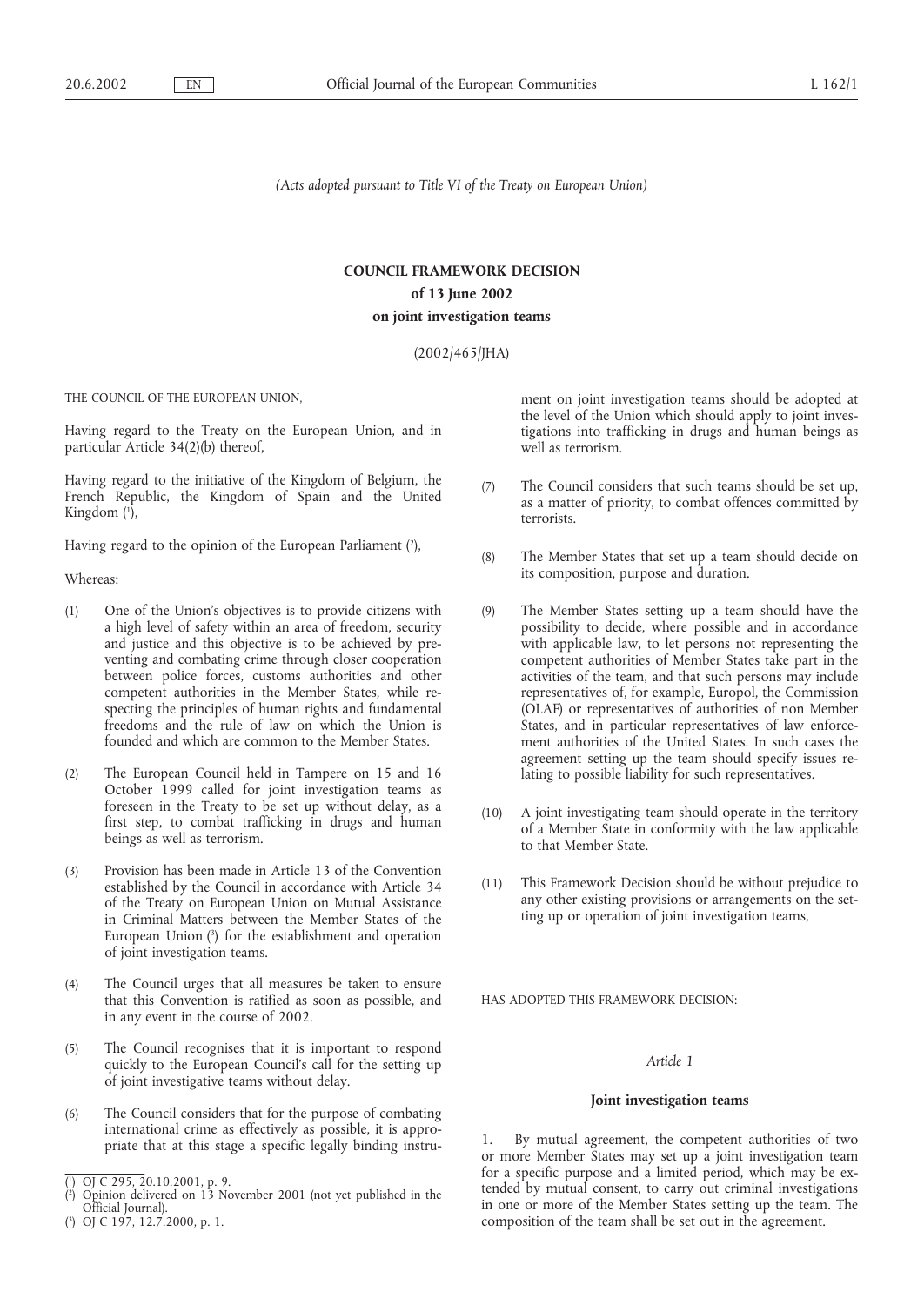A joint investigation team may, in particular, be set up where:

- (a) a Member State's investigations into criminal offences require difficult and demanding investigations having links with other Member States:
- (b) a number of Member States are conducting investigations into criminal offences in which the circumstances of the case necessitate coordinated, concerted action in the Member States involved.

A request for the setting up of a joint investigation team may be made by any of the Member States concerned. The team shall be set up in one of the Member States in which the investigations are expected to be carried out.

2. In addition to the information referred to in the relevant provisions of Article 14 of the European Convention on Mutual Assistance in Criminal Matters and Article 37 of the Benelux Treaty of 27 June 1962, as amended by the Protocol of 11 May 1974, requests for the setting up of a joint investigation team shall include proposals for the composition of the team.

3. A joint investigation team shall operate in the territory of the Member States setting up the team under the following general conditions:

- (a) The leader of the team shall be a representative of the competent authority participating in criminal investigations from the Member State in which the team operates. The leader of the team shall act within the limits of his or her competence under national law.
- (b) The team shall carry out its operations in accordance with the law of the Member State in which it operates. The members of the team shall carry out their tasks under the leadership of the person referred to in subparagraph (a), taking into account the conditions set by their own authorities in the agreement on setting up the team.
- (c) The Member State in which the team operates shall make the necessary organisational arrangements for it to do so.

4. In this Framework Decision, members of the joint investigation team from Member States other than the Member State in which the team operates are referred to as being 'seconded' to the team.

5. Seconded members of the joint investigation team shall be entitled to be present when investigative measures are taken in the Member State of operation. However, the leader of the team may, for particular reasons, in accordance with the law of the Member State where the team operates, decide otherwise.

6. Seconded members of the joint investigation team may, in accordance with the law of the Member State where the team operates, be entrusted by the leader of the team with the task of taking certain investigative measures where this has been approved by the competent authorities of the Member State of operation and the seconding Member State.

7. Where the joint investigation team needs investigative measures to be taken in one of the Member States setting up the team, members seconded to the team by that Member State may request their own competent authorities to take those measures. Those measures shall be considered in that Member State under the conditions which would apply if they were requested in a national investigation.

Where the joint investigation team needs assistance from a Member State other than those which have set up the team, or from a third State, the request for assistance may be made by the competent authorities of the State of operations to the competent authorities of the other State concerned in accordance with the relevant instruments or arrangements.

9. A member of the joint investigation team may, in accordance with his or her national law and within the limits of his or her competence, provide the team with information available in the Member State which has seconded him or her for the purpose of the criminal investigations conducted by the team.

Information lawfully obtained by a member or seconded member while part of a joint investigation team which is not otherwise available to the competent authorities of the Member States concerned may be used for the following purposes:

- (a) for the purposes for which the team has been set up;
- (b) subject to the prior consent of the Member State where the information became available, for detecting, investigating and prosecuting other criminal offences. Such consent may be withheld only in cases where such use would endanger criminal investigations in the Member State concerned or in respect of which that Member State could refuse mutual assistance;
- (c) for preventing an immediate and serious threat to public security, and without prejudice to subparagraph (b) if subsequently a criminal investigation is opened;
- (d) for other purposes to the extent that this is agreed between Member States setting up the team.

11. This Framework Decision shall be without prejudice to any other existing provisions or arrangements on the setting up or operation of joint investigation teams.

12. To the extent that the laws of the Member States concerned or the provisions of any legal instrument applicable between them permit, arrangements may be agreed for persons other than representatives of the competent authorities of the Member States setting up the joint investigation team to take part in the activities of the team. Such persons may, for example, include officials of bodies set up pursuant to the Treaty. The rights conferred upon the members or seconded members of the team by virtue of this Framework Decision shall not apply to these persons unless the agreement expressly states otherwise.